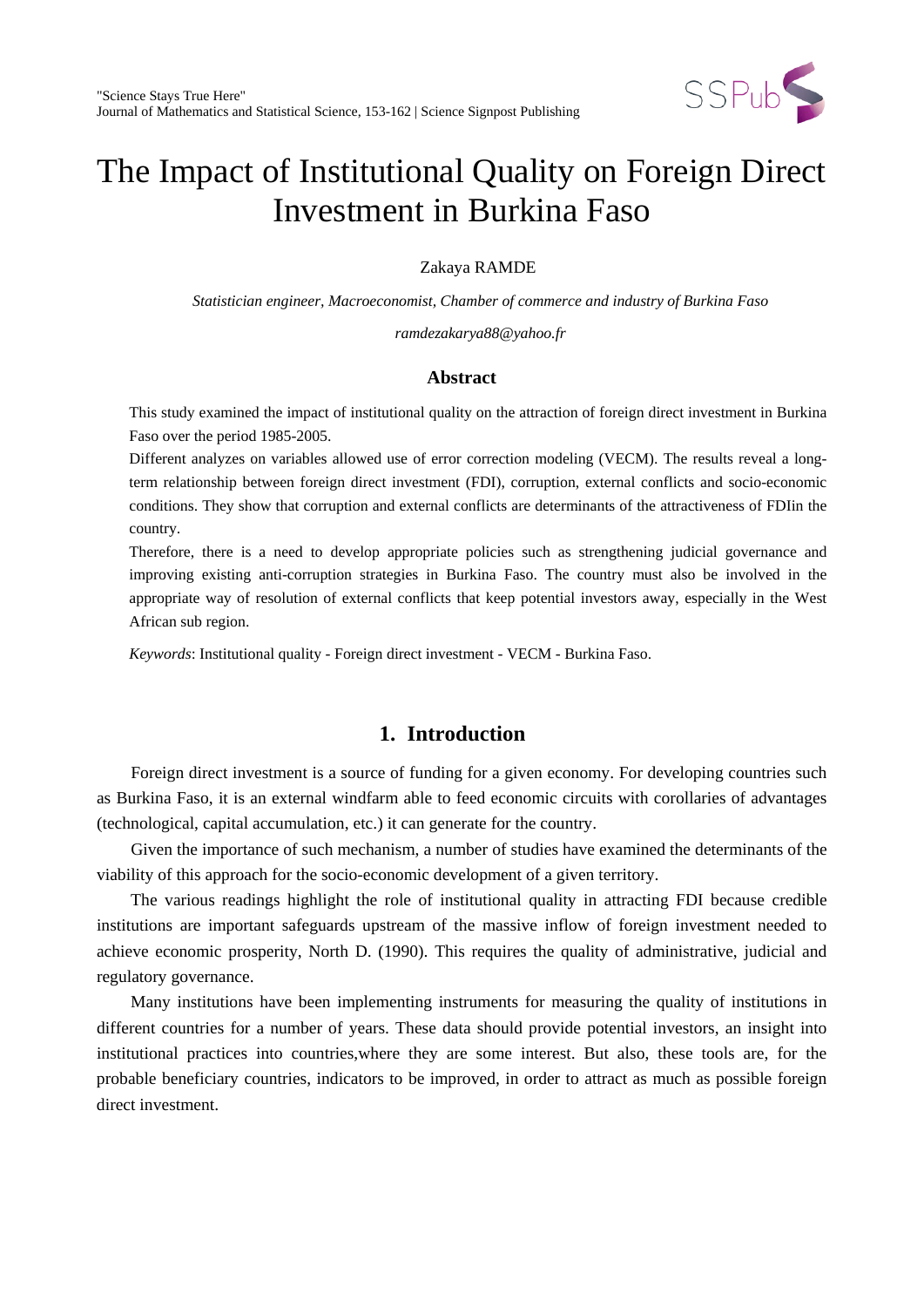Generally, six indicators are used by the World Bank methodology to rank the different countries (Daniel K., Aart K.  $(2010)^1$  $(2010)^1$  $(2010)^1$ ). Other entities such as the Political risk service (Prs) publish a series of twelve index that take into account the issues of corruption, the existence of the rule of law, ethnic, internal, external conflicts, etc.

The analyze of FDI data, as a percentage of GDP in Burkina Faso, shows a weakness in the country's ability to attract foreign investment (less than 1% of FDI attract on average between 1985-2015). Thus, the previous analysis raises the question of links between quality of institutions and low FDI rate in the country.

Then, this study aims to test the impact of the quality of institutions in the mobilization of foreign direct investment in Burkina Faso.

# **2. Data**

The data driven our study are representing by ten(10) series cover the period 1985 to 2005. FDI represents the foreign direct investment net inflows in % of GDP. Data are get from the Unctad database.

The institutional quality data comes from ICRG international country risk guide presented by the PRS political risk service group contains twelve (12) components which are GS: Government stability, SC: Socioeconomic conditions, IP: Investment profile, IC: Internal conflict, EC: External conflict, CO: Corruption, MP: Military in politics, RP: Religion in politics, LO: Low and order, ET: Ethnic tensions, DA: Democratic accountability and BQ: Bureaucracy quality.

# **3. Econometric model**

## **3.1 Unit roots test**

Before of econometric model application, unit root test is a condition to avoid wrong regressions. Two tests are used to evaluate the order of integration of variables. They are Augmented Dickey fuller (ADF) and Phillips Perron (PP) tests. Only variables which satisfied both tests are eligible for the model.

 $\overline{\phantom{a}}$ 

<span id="page-1-0"></span> $1$  For details of methodology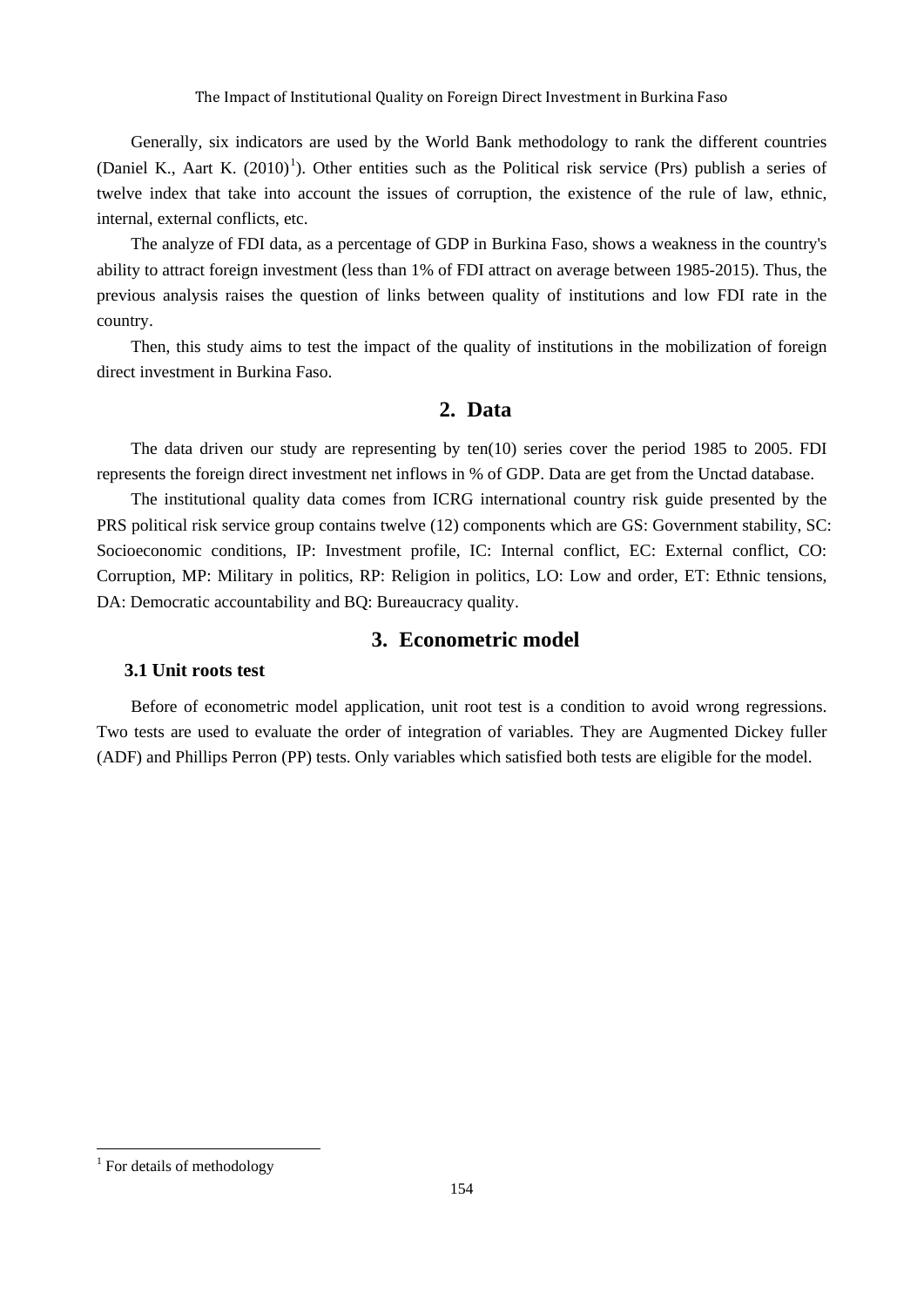| Augmented Dickey Fuller (ADF unit root test) |              |                     |             |                  |                     |              |  |
|----------------------------------------------|--------------|---------------------|-------------|------------------|---------------------|--------------|--|
|                                              |              | Level               |             | First difference |                     |              |  |
|                                              | Intercept    | Trend and Intercept | None        | Intercept        | Trend and Intercept | None         |  |
| <b>FDI</b>                                   | $-3.540482*$ | $-4.773799*$        | $-0.701694$ | $-3.995268*$     | $-3.825466*$        | $-7.680022*$ |  |
|                                              | $-3.020686$  | $-3.658446$         | $-1.960171$ | $-3.081002$      | $-3.759743$         | $-1.960171$  |  |
| GS                                           | $-0.982282$  | $-2.652969$         | 0.344524    | $-3.184588*$     | $-3.096266$         | $-3.197793*$ |  |
|                                              | $-3.020686$  | $-3.710482$         | $-1.959071$ | $-3.029970$      | $-3.673616$         | $-1.960171$  |  |
| SC                                           | $-0.833208$  | $-1.468088$         | $-0.381995$ | $-3.200929*$     | $-3.719497*$        | $-3.286335*$ |  |
|                                              | $-3.020686$  | $-3.658446$         | $-1.959071$ | $-3.029970$      | $-3.673616$         | $-1.960171$  |  |
| IP                                           | $-0.528072$  | $-3.992960*$        | 2.170209    | $-5.513219*$     | $-5.317012*$        | $-4.230749*$ |  |
|                                              | $-3.040391$  | $-3.673616$         | $-1.961409$ | $-3.040391$      | $-3.690814$         | $-1.961409$  |  |
| IC                                           | $-2.034615$  | $-1.708191$         | $-0.509421$ | $-2.695325$      | $-2.944969$         | $-2.770797*$ |  |
|                                              | $-3.029970$  | $-3.658446$         | $-1.959071$ | $-3.029970$      | $-3.673616$         | $-1.960171$  |  |
| EC                                           | $-1.600788$  | $-1.889242$         | $-0.518311$ | $-4.285168*$     | $-4.255047*$        | $-4.412776*$ |  |
|                                              | $-3.020686$  | $-3.658446$         | $-1.959071$ | $-3.029970$      | $-3.673616$         | $-1.960171$  |  |
| CO                                           | $-0.802933$  | $-1.981299$         | $-1.894047$ | $-3.998762*$     | $-3.901918*$        | $-3.585686*$ |  |
|                                              | $-3.020686$  | $-3.658446$         | $-1.959071$ | $-3.029970$      | $-3.673616$         | $-1.960171$  |  |
| MP                                           | $-1.485042$  | $-4.076754*$        | 0.103602    | $-3.518904*$     | $-3.769157*$        | $-3.149184*$ |  |
|                                              | $-3.029970$  | $-3.710482$         | $-1.959071$ | $-3.065585$      | $-3.733200$         | $-1.960171$  |  |
| LO                                           | $-1.306696$  | $-1.023710$         | 0.289826    | $-3.382814*$     | $-3.404325$         | $-3.445626*$ |  |
|                                              | $-3.020686$  | $-3.658446$         | $-1.959071$ | $-3.029970$      | $-3.673616$         | $-1.960171$  |  |
| DA                                           | $-1.118719$  | $-2.217967$         | 0.326369    | $-4.578344*$     | $-4.489406*$        | $-4.454588*$ |  |
|                                              | $-3.020686$  | $-3.658446$         | $-1.959071$ | $-3.029970$      | $-3.673616$         | $-1.960171$  |  |
| BQ                                           | $-14.69937*$ | $-9.025240*$        | $-1.872077$ | $-2.097618$      | $-4.612800*$        | $-3.162278*$ |  |
|                                              | $-3.065585$  | $-3.733200$         | $-1.961409$ | $-3.065585$      | $-3.733200$         | $-1.966270$  |  |

## **Table 1: ADF Unit root test**

*Note: \* means statistically significant at 5% level of significance*

*(Test critical values at 5% level of significance in parenthesis).*

*NB: RP and ET are the same score in the period 1985-2005, the unit root test can't be test. Source: Our construction on eviews 8*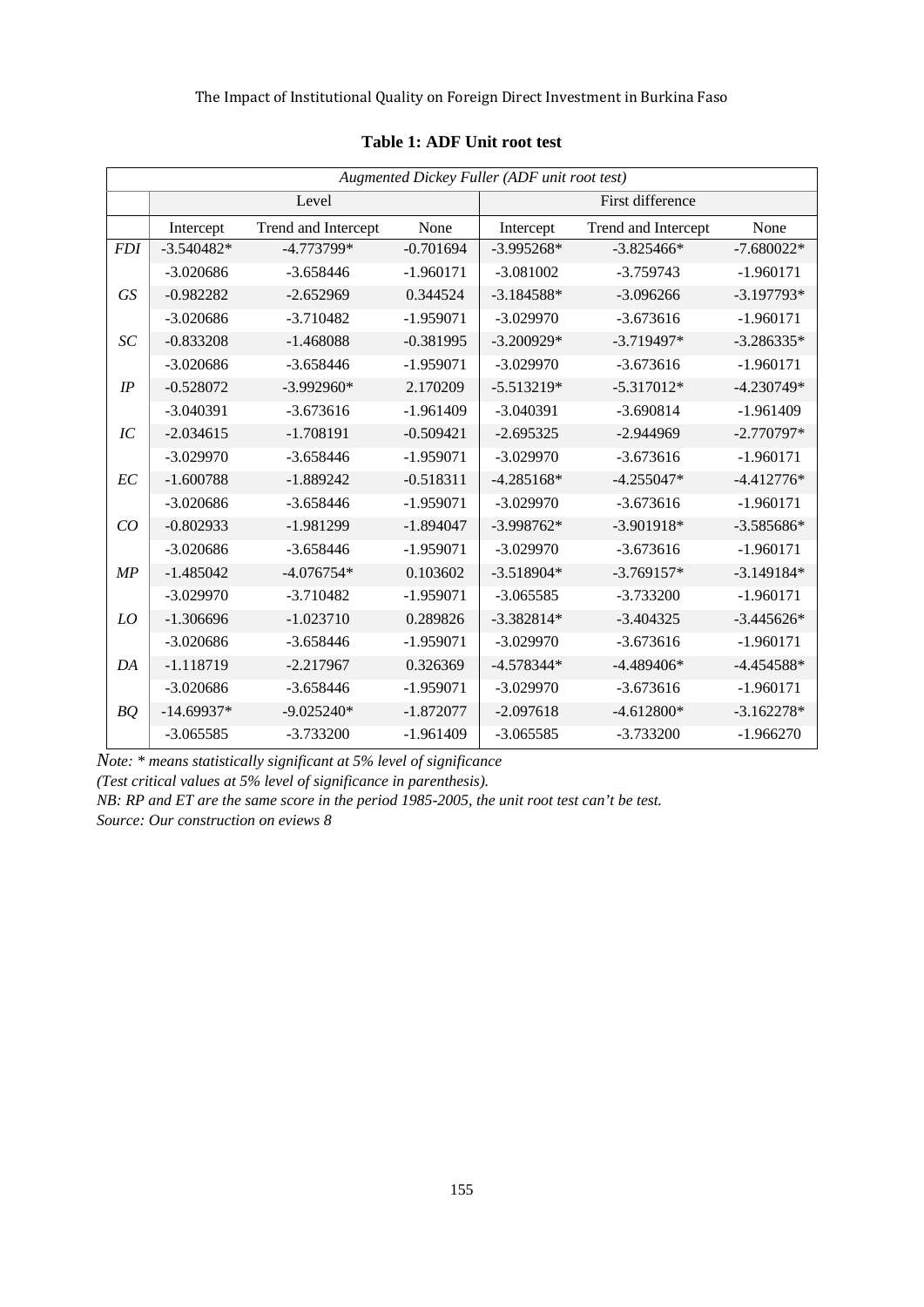|            |              | Level               |             | First difference |                     |              |
|------------|--------------|---------------------|-------------|------------------|---------------------|--------------|
|            | Intercept    | Trend and Intercept | None        | Intercept        | Trend and Intercept | None         |
| <b>FDI</b> | $-3.512040*$ | $-4.774291*$        | $-1.697064$ | $-17.86432*$     | $-17.88914*$        | $-11.64207*$ |
|            | $-3.020686$  | $-3.658446$         | $-1.959071$ | $-3.029970$      | $-3.673616$         | $-1.960171$  |
| <b>GS</b>  | $-1.101681$  | $-1.510576$         | 0.231341    | $-3.063197*$     | $-2.953926$         | $-3.127416*$ |
|            | $-3.020686$  | $-3.658446$         | $-1.959071$ | $-3.029970$      | $-3.673616$         | $-1.960171$  |
| SC         | $-1.018088$  | $-1.366670$         | $-0.390028$ | $-3.169988*$     | $-3.843427*$        | $-3.258788*$ |
|            | $-3.020686$  | $-3.658446$         | $-1.959071$ | $-3.029970$      | $-3.673616$         | $-1.960171$  |
| IP         | $-0.509093$  | $-2.147499$         | 2.285149    | $-4.384490*$     | $-4.136792*$        | $-3.038033*$ |
|            | $-3.020686$  | $-3.658446$         | $-1.959071$ | $-3.029970$      | $-3.673616$         | $-1.960171$  |
| IC         | $-1.487167$  | $-1.735481$         | $-0.542805$ | $-2.641282$      | $-2.814433$         | $-2.717778*$ |
|            | $-3.020686$  | $-3.658446$         | $-1.959071$ | $-3.029970$      | $-3.673616$         | $-1.960171$  |
| EC         | $-1.727599$  | $-2.092705$         | $-0.515530$ | $-4.267780*$     | $-4.234377*$        | $-4.387188*$ |
|            | $-3.020686$  | $-3.658446$         | $-1.959071$ | $-3.029970$      | $-3.673616$         | $-1.960171$  |
| CO         | $-0.792553$  | $-1.981299$         | $-1.948547$ | $-3.991635*$     | $-3.886102*$        | $-3.585686*$ |
|            | $-3.020686$  | $-3.658446$         | $-1.959071$ | $-3.029970$      | $-3.673616$         | $-1.960171$  |
| MP         | $-1.175759$  | $-1.841217$         | $-0.063926$ | $-3.066383*$     | $-3.115533$         | $-3.149184*$ |
|            | $-3.020686$  | $-3.658446$         | $-1.959071$ | $-3.029970$      | $-3.673616$         | $-1.960171$  |
| LO         | $-1.450734$  | $-1.358896$         | 0.206091    | $-3.375489*$     | $-3.396165$         | $-3.438138*$ |
|            | $-3.020686$  | $-3.658446$         | $-1.959071$ | $-3.029970$      | $-3.673616$         | $-1.960171$  |
| DA         | $-1.072286$  | $-2.211546$         | 0.419706    | $-4.606160*$     | $-4.511630*$        | $-4.461920*$ |
|            | $-3.020686$  | $-3.658446$         | $-1.959071$ | $-3.029970$      | $-3.673616$         | $-1.960171$  |
| BQ         | $-1.669982$  | $-0.997075$         | $-1.965470$ | $-2.429160$      | $-2.527532$         | $-2.360847*$ |
|            | $-3.020686$  | $-3.658446$         | $-1.959071$ | $-3.029970$      | $-3.673616$         | $-1.960171$  |

## **Table 2: PP unit root test**

*Note: \* means statistically significant at 5% level of significance*

*(Test critical values at 5% level of significance in parenthesis).* 

*NB: RP and ET are the same score in the period 1985-2005, the unit root test can't be test. Source: Our construction on eviews 8*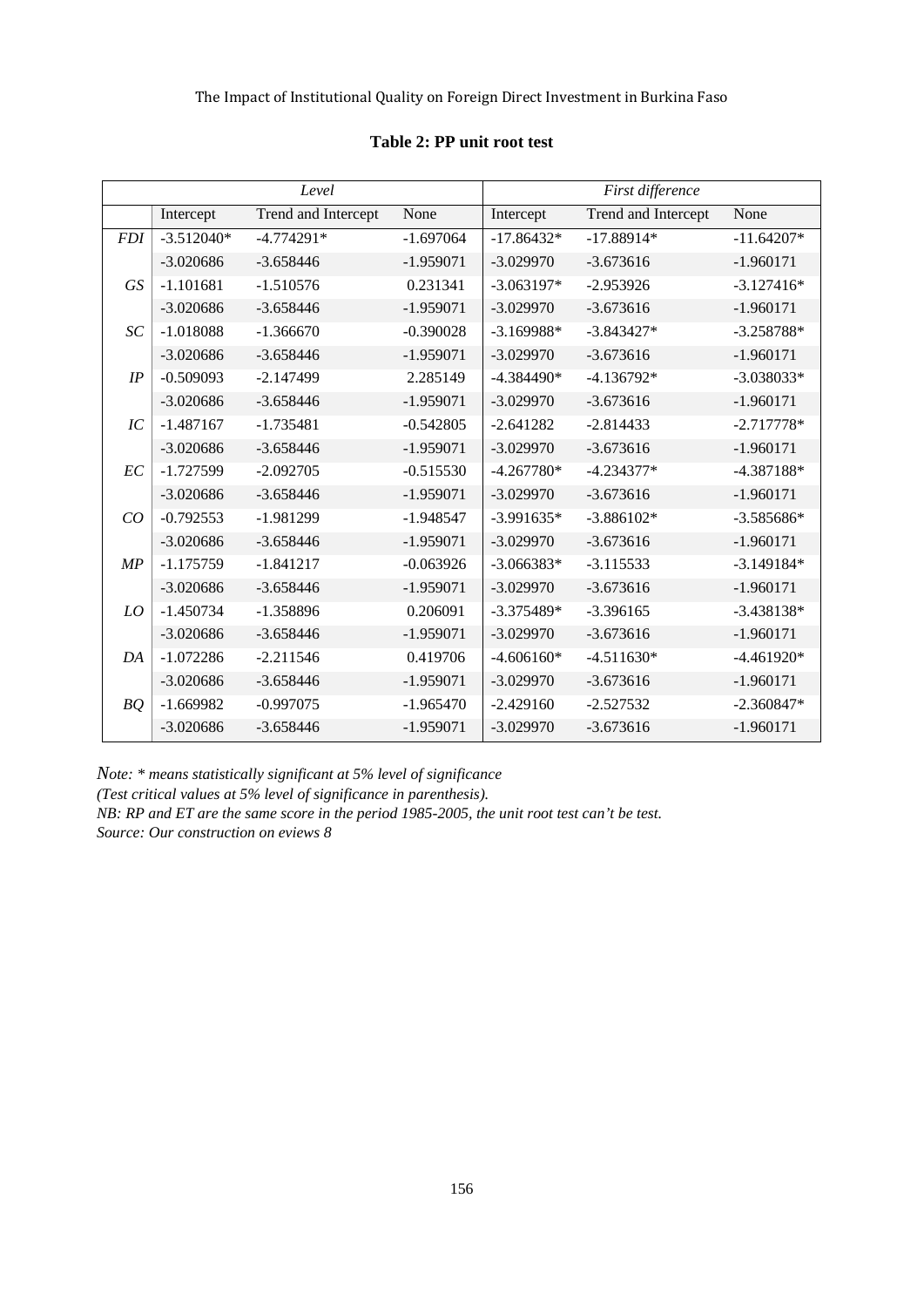The Augmented Dickey Fuller (ADF) and Phillips Perron (PP) tests shows that we cannot reject the null hypothesis of a unit root for FDI, SC, IP, EC, CO and DA. The values of ADF and PP are greater than their respective critical t-value at 5% level of significance. So these variables are not stationary at their levels. But after differencing them at one time, the null hypothesis of existence a unit root was rejected at the 5% level of significance for both tests, and then we conclude that these variables are stationary at their first differences<sup>[2](#page-4-0)</sup>.

So these variables are integrated of the order one I (1). There are eligible to test the long run cointegration analysis between them. However, it is appropriate to analyze the eventual links between them and so, choose the necessary variables for the model.

## **3.2 Choose of eligible series**

In the remainder of analysis, a correlation table allowed us to detect strong links between some of the twelve indices constituting the quality of the institutions. Thus, among the variables eligible to test cointegration, three of them are strongly correlated. There is a significative value of –0.9193between CO and DA, -0.95 between CO and IP and 0.88 between IP and DA.

Corruption is retained as the eligible variable to test cointegration with the other integrated variables of order 1. This index is a rigorous measure of corruption in the system. Moreover, a corrupt system of governance implies weak democratic accountability and unattractive investment profile. This leads us to choose this variable that sums up the two other and avoids problems of autocorrelation.

## **3.3 Trace and max eigenvalue tests**

## **Trace test**

According to trace test, 1 cointegrating equation at the level of 5% were accepted. The trace statistic value 25.40 associated is less than the critical value 29.79 at the 5% significance level. This indicated that it exists a long-run relationship between FDI, CO, EC and SC.

## **Max eigenvalue**

 $\overline{\phantom{a}}$ 

Max eigenvalue test conduct to the same result of trace test. 1 cointegrating equation at the level of 5% were detected indicated a long-run relationship between four series. The value associated to the max eigen value 13.85 is less than 21.13 the critical value at the 5% level of significance.

|           | Eigenvalue | <b>Trace Statistic</b> | 0.05 critical value | P value |
|-----------|------------|------------------------|---------------------|---------|
| None      | 0.813729   | 57.33337               | 47.85613            | 0.0050  |
| At most 1 | 0.517774   | 25.40291               | 29.79707            | 0.1475  |
| At most 2 | 0.374035   | 11.54539               | 15.49471            | 0.1801  |
| At most 3 | 0.129939   | 2.644647               | 3.841466            | 0.1039  |

#### **Table 3: Trace test of cointegration**

<span id="page-4-0"></span><sup>&</sup>lt;sup>2</sup> The MP index is I(1) for ADF test and not for PP test. So it failed to be integrate in the model.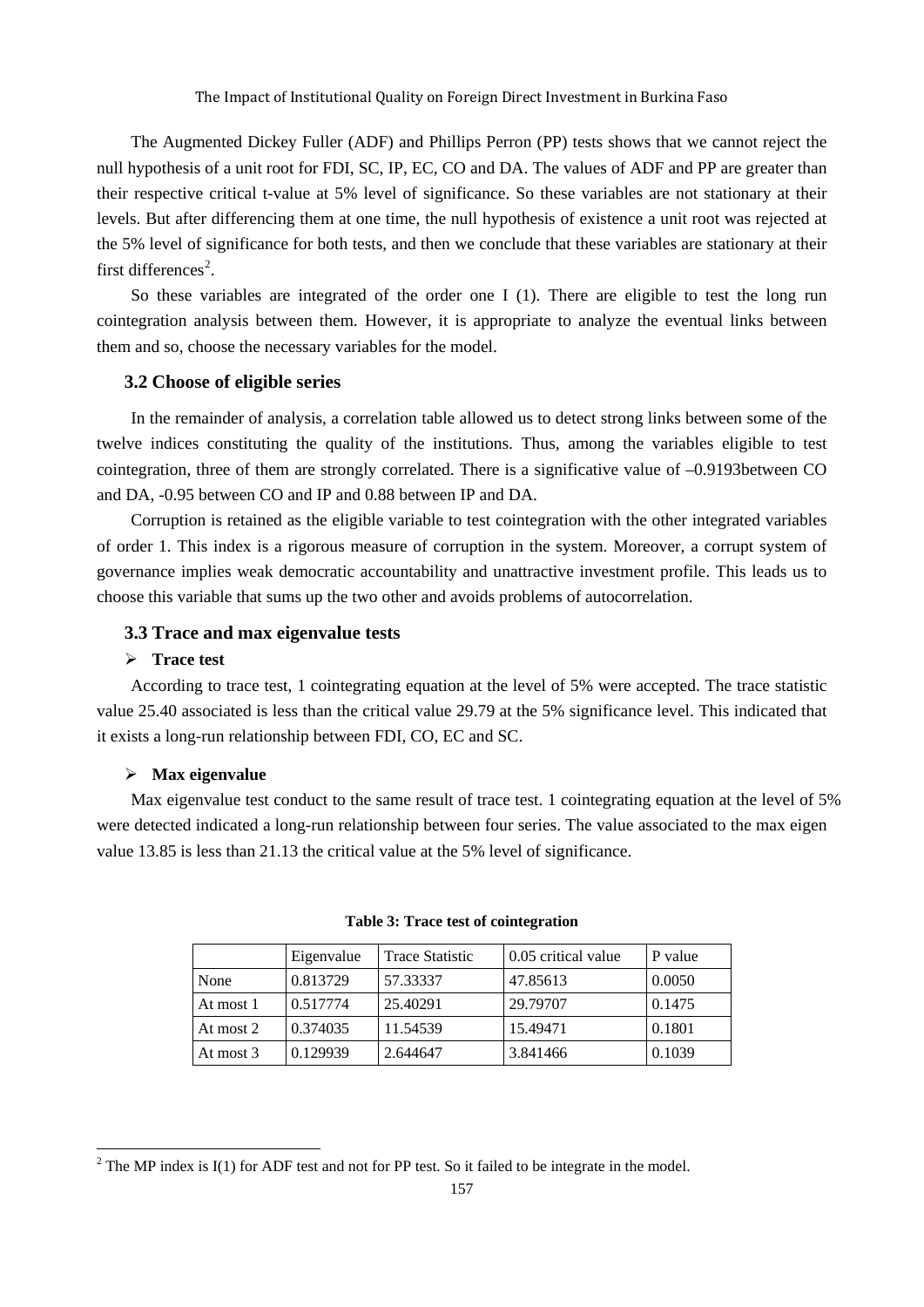|           | Eigenvalue | <b>Trace Statistic</b> | 0.05 critical value | P value |
|-----------|------------|------------------------|---------------------|---------|
| None      | 0.813729   | 31.93045               | 27.58434            | 0.0129  |
| At most 1 | 0.517774   | 13.85752               | 21.13162            | 0.3768  |
| At most 2 | 0.374035   | 8.900747               | 14.26460            | 0.2945  |
| At most 3 | 0.129939   | 2.644647               | 3.841466            | 0.1039  |

**Table 4: Max eigen value test of cointegration**

## **Cointegrating equation**

The cointegrating equation is given by:

## **FDI = -0.073486\*EC + 0.109756\*SC – 0.313742\*CO**

As we can see, external conflict (EC) and corruption (CO) have negative impact on FDI inflows when there is positive impact of socio economics conditions (SC) on FDI.

## **3.4 Vector error correction model**

The LR, FPE, AIC, SC and HQ criteria selection of lag indicates the optimal lag to 1. The error correction model is given by the table below.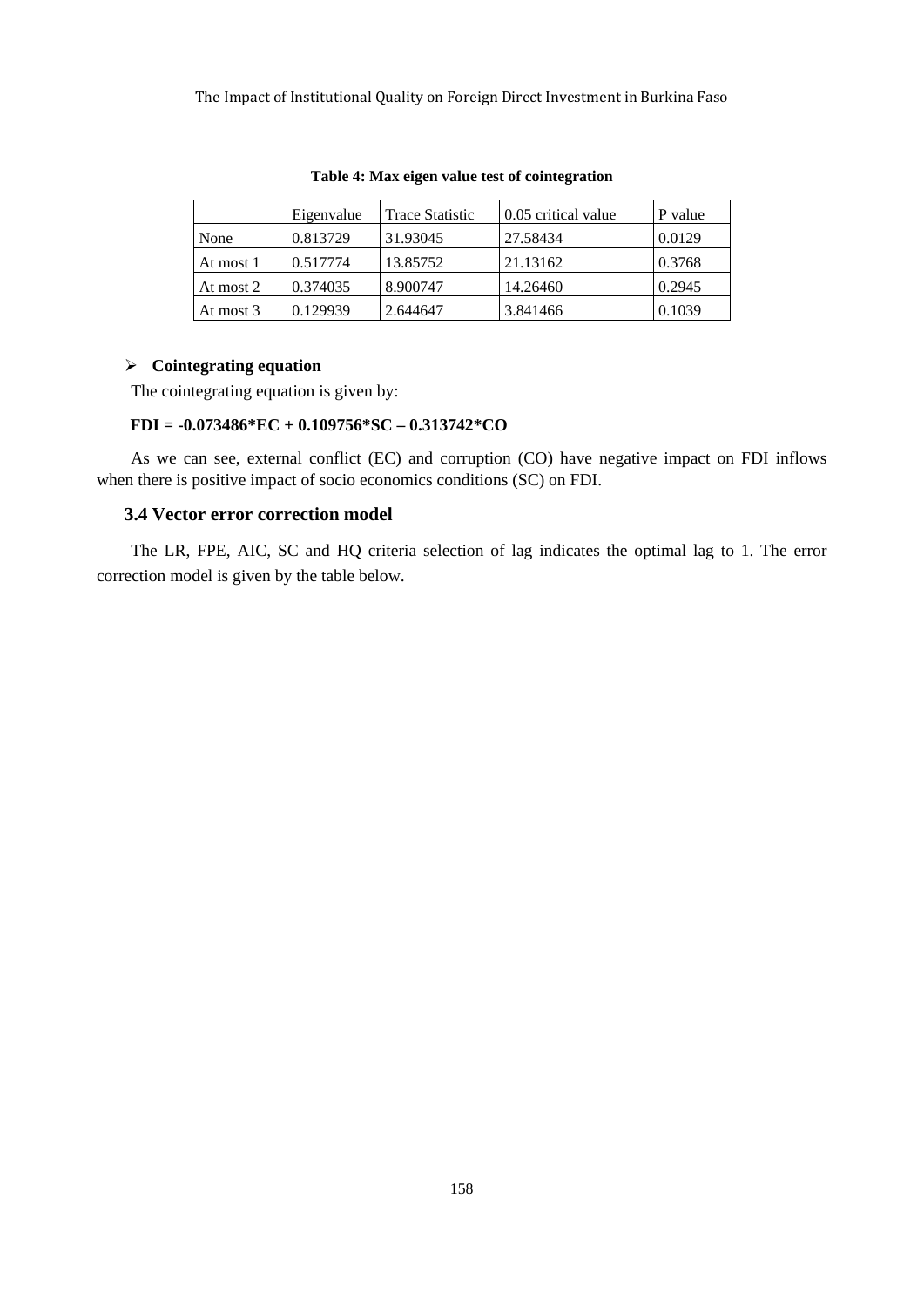|                                       | <b>DFDI</b>   | DEC          | <b>DSC</b>   | <b>DCO</b>   |
|---------------------------------------|---------------|--------------|--------------|--------------|
| CointEq1                              | $-1.369663$   | $-0.814212$  | 0.025414     | 0.074163     |
|                                       | (0.23525)     | (1.08582)    | (0.72841)    | (0.36528)    |
|                                       | $[-5.822224]$ | $[-0.74986]$ | [0.03489]    | [0.20303]    |
| $DFDI(-1)$                            | 0.024202      | 0.426805     | $-0.178520$  | $-0.096510$  |
|                                       | (0.163660)    | (0.75512)    | (0.50656)    | (0.25403)    |
|                                       | [0.14794]     | [0.56522]    | $[-0.35242]$ | $[-0.37992]$ |
| $DEC(-1)$                             | 0.086626      | 0.091033     | 0.019349     | 0.080149     |
|                                       | (0.05014)     | (0.23141)    | (0.15524)    | (0.07785)    |
|                                       | [1.72784]     | [0.39339]    | [0.12464]    | [1.02957]    |
| $DSC(-1)$                             | $-0.064071$   | $-0.016441$  | 0.279387     | 0.166337     |
|                                       | (0.08960)     | (0.41358)    | (0.27745)    | (0.13913)    |
|                                       | $[-0.71505]$  | $[-0.03975]$ | [1.00700]    | [1.19553]    |
| $DCO(-1)$                             | 0.808934      | $-0.589396$  | $-0.053133$  | $-0.015769$  |
|                                       | (0.19840)     | (0.91574)    | (0.61431)    | (0.30806)    |
|                                       | [4.07733]     | $[-0.64363]$ | $[-0.08649]$ | $[-0.05119]$ |
| $\mathbf C$                           | 0.110122      | $-0.035893$  | $-0.020404$  | $-0.098467$  |
|                                       | (0.04731)     | (0.21836)    | (0.14648)    | (0.07346)    |
|                                       | [2.32774]     | $[-0.16438]$ | $[-0.13929]$ | $[-1.34045]$ |
| R-squared                             | 0.815950      | 0.149784     | 0.076080     | 0.516493     |
| Adj. R-squared                        | 0.745162      | $-0.177223$  | $-0.279274$  | $-0.167933$  |
| Sum sq. resids                        | 0.451128      | 9.610926     | 4.325134     | 1.087680     |
| S.E. equation                         | 0.186285      | 0.859827     | 0.576804     | 0.289254     |
| F-statistic                           | 11.52659      | 0.458045     | 0.214097     | 0.482370     |
| Log likelihood                        | 8.574384      | $-20.48522$  | $-12.89987$  | 0.213892     |
| Akaike AIC                            | $-0.270988$   | 2.787918     | 1.989460     | 0.609064     |
| Schwarz SC                            | 0.027256      | 3.086161     | 2.287704     | 0.907308     |
| Meandependent                         | 0.024871      | 0.032895     | $-0.026316$  | $-0.105263$  |
| S.D. dependent                        | 0.369016      | 0.792468     | 0.509972     | 0.267652     |
| Determiantresid covariance (dof adj.) |               | 0.000417     |              |              |
| Determinantresid covariance           |               | 9.15E-05     |              |              |
| Log likelihood                        |               | $-19.49534$  |              |              |
| Akaike information criterion          |               | 4.999509     |              |              |
| Schwarz criterion                     |               | 6.391314     |              |              |

#### **Table 5: Estimation of VEC model**

## **3.5 The long-run causality**

The OLS (ordinary least squares) method were used to discuss about the significance of the model. As we expected, the error correction term C (1) which is -1.36 is negative and significant at the level of 5% because of -5.82 statistic which is low than 0.23. Then there is a long-run relationship between the four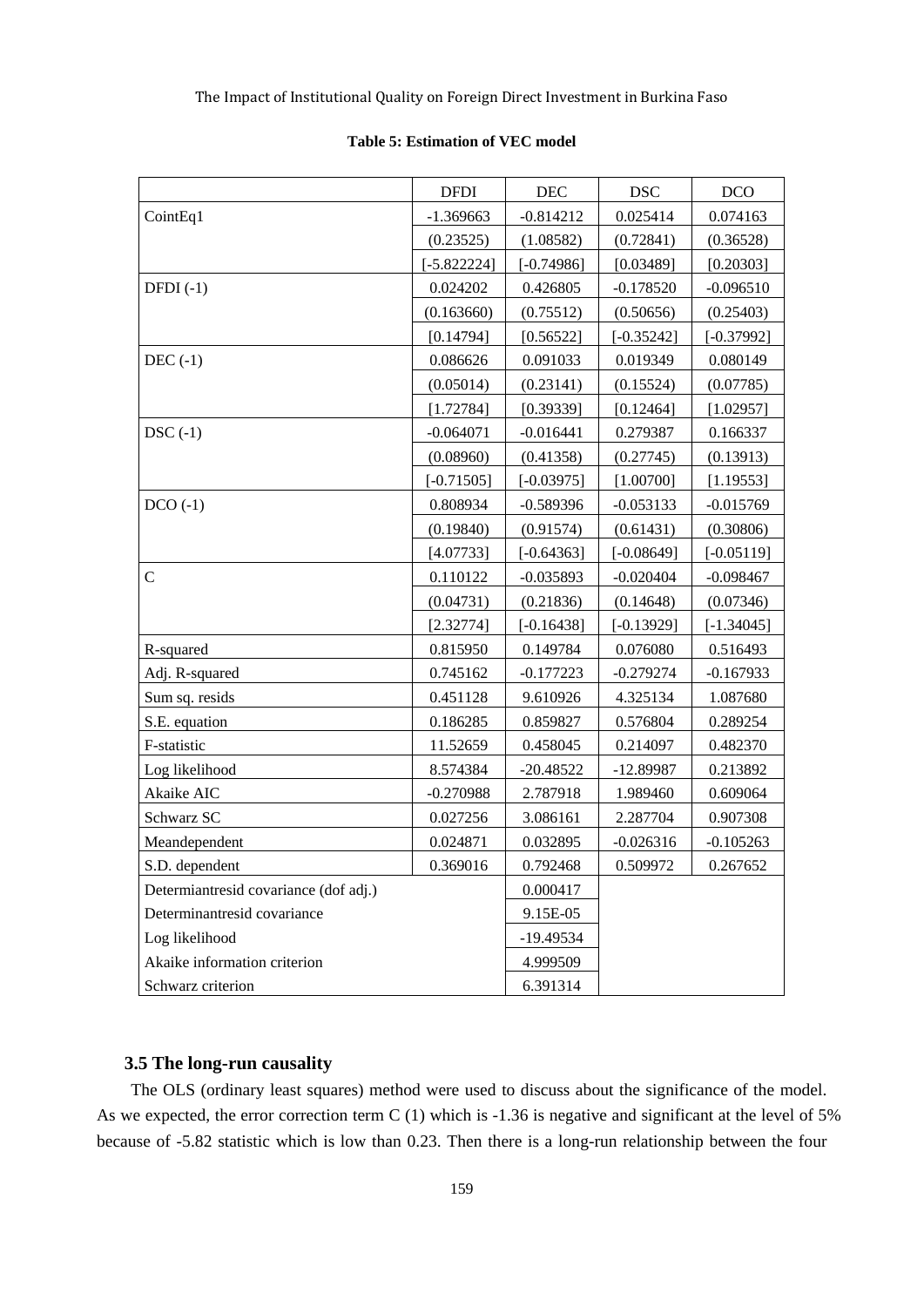variables. So it exists an impact in long-term between the inflows investment, corruption, external conflict and socio economics conditions.

|                    | Coefficient | Std. Error            | t-Statistic | Prob.       |
|--------------------|-------------|-----------------------|-------------|-------------|
| C(1)               | $-1.369663$ | 0.235247              | $-5.822236$ | 0.0001      |
| C(2)               | 0.024202    | 0.163599              | 0.147937    | 0.8847      |
| C(3)               | 0.086626    | 0.050135              | 1.727843    | 0.1077      |
| C(4)               | $-0.064071$ | 0.089604              | $-0.715046$ | 0.4872      |
| C(5)               | 0.808934    | 0.198398              | 4.077330    | 0.0013      |
| C(6)               | 0.110122    | 0.047309              | 2.327736    | 0.0367      |
| R-squared          | 0.815950    | Meandependent var     |             | 0.024871    |
| Adj. R-squared     | 0.745162    | S.D. dependent var    |             | 0.369016    |
| S.E. of regression | 0.186285    | Akaike info criterion |             | $-0.270988$ |
| Sumsquaredresid    | 0.451128    | Schwarz criterion     |             | 0.027256    |
| Log likelihood     | 8.574384    | Hannan-Quinn criter.  |             | $-0.220513$ |
| F-statistic        | 11.52659    | Durbin-Watson stat    |             | 1.929448    |
| Prob(F-statistic)  | 0.000208    |                       |             |             |

**Table 6:Estimation of long term relation**

#### **3.6 The short run causality**

The wald test were conducted to determine the significance of coefficients.

## **External conflict**

According to the short term causality results, the pvalueassociated toC(3) coefficient for external conflict (EC) which is 0.084047 show that it is significant at the 10% level. We can consider that external conflict explains FDI inflows in short term.

## **Socio economics conditions**

As we seen before for the EC serie, the pvalue associated to  $C(4)$  coefficient for socio economics conditions which is 0.4746 is greater than 0.05. So we cannot reject the null hypothesis that  $C(4)=0$ . In short term, the socio economics conditions don't explain the FDI inflows for the country.

## **Corruption**

For the corruption coefficient C(5), we found that the p value associated is less than 0.05. We reject the null hypothesis  $C(5)=0$ . So that we conclude of significance of this coefficient at the level of 5% to explain FDI inflows in short term impact between these two variables.

So in short run causality tests, two variables have impact on FDI inflows which are External conflict (EC) and corruption (CO).

## **3.7 Diagnostics results**

#### • **Normality test**

According to Jarque-Bera normality test, the residuals are normally distributed because the associated probability (0.646996) is greater than 0.05, so that we cannot reject the null hypothesis of normality of residuals.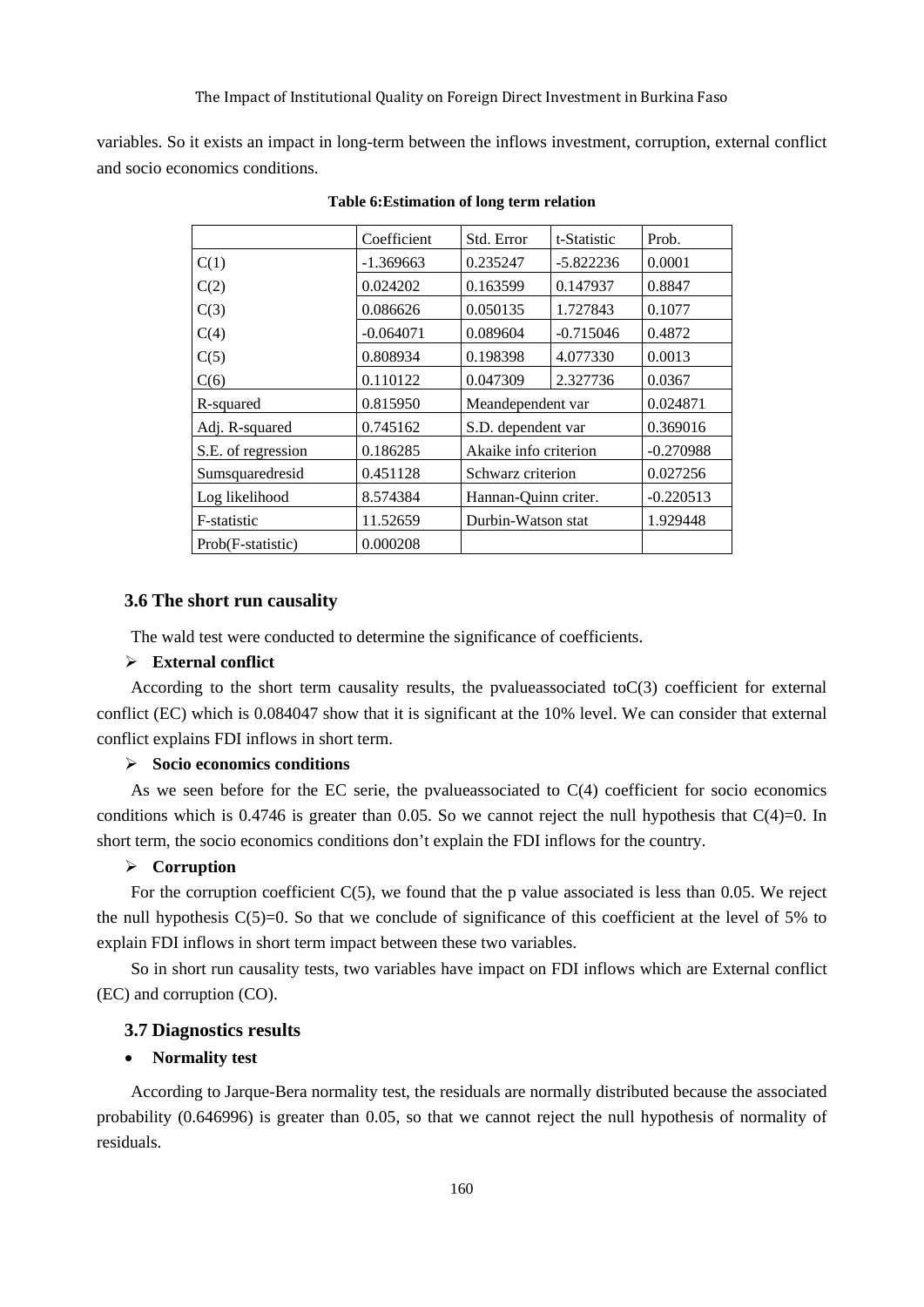| Jarque-Bera | 0.870831 |
|-------------|----------|
| Probability | 0.646996 |

## **Table 7: Normality test**

## • **Serial correlation LM test**

According to this test, the pvalue associated is 0.9952 which is greater than 0.05. We cannot rejected the null hypothesis of no serial correlation between series.

#### **Table 8: Breusch-Godfrey Serial Correlation LM Test**

| l F-statistic    | 2.32E-05   | Prob. $F(1, 12)$               | 0.9962 |
|------------------|------------|--------------------------------|--------|
| $Obs*R$ -squared | $3.63E-05$ | $\vert$ Prob. Chi-Square $(1)$ | 0.9952 |

#### • **Heteroskedascity test**

The Breusch Pagan Godfrey test indicates homoskedascity of residuals at 5% level. The probability associated to the test is 0.9893 which is greater than 0.05.

Also the Arch test indicates the same result of homoskedascicity at 5% level. The associated probability is 0.9472 which is greater than 0.05.

| F-statistic        | 0.776337 | Prob. $F(8, 10)$    | 0.6330 |
|--------------------|----------|---------------------|--------|
| $Obs*R$ -squared   | 7.279342 | Prob. Chi-Square(8) | 0.5068 |
| Scaledexplained SS | 1.725469 | Prob. Chi-Square(8) | 0.9883 |

**Table 9: Heteroskedasticity Test Breusch-Pagan-Godfrey**

## **3.8 Impulse response**

In response to a unit external conflict shock, the inflows FDI decrease for the first 4 years to -0.10. After that it raise slowly between the fourth and sixth year. It got stabilized after the sixth year to - 0.8.

In response to a unit of socio economics shock, the FDI inflows increase in the three years to attain 0.14. It decreases between the third and the fourth year at the level 0.05. It increases slowly to reach 0.06 at year 6 before stabilized at this value.

In response to corruption shock, the foreign direct investment inflows raise to 0.1 between year 1 and year 2. After that, it decreases considerably to -0.15 at year 3. It smoothly increases in year 4 to -0.05 and stabilized at this value for the rest of time.

## **3.9 Variance decomposition**

In the first year, the forecast error variance in FDI is totally explained by its own innovations.

But in the second year, even if the forecast error variance is explained by its own innovations at 76.18%, the innovations in FDI is also due to corruption for 22.42% and only less than 1% for socioeconomics conditions and external conflict.